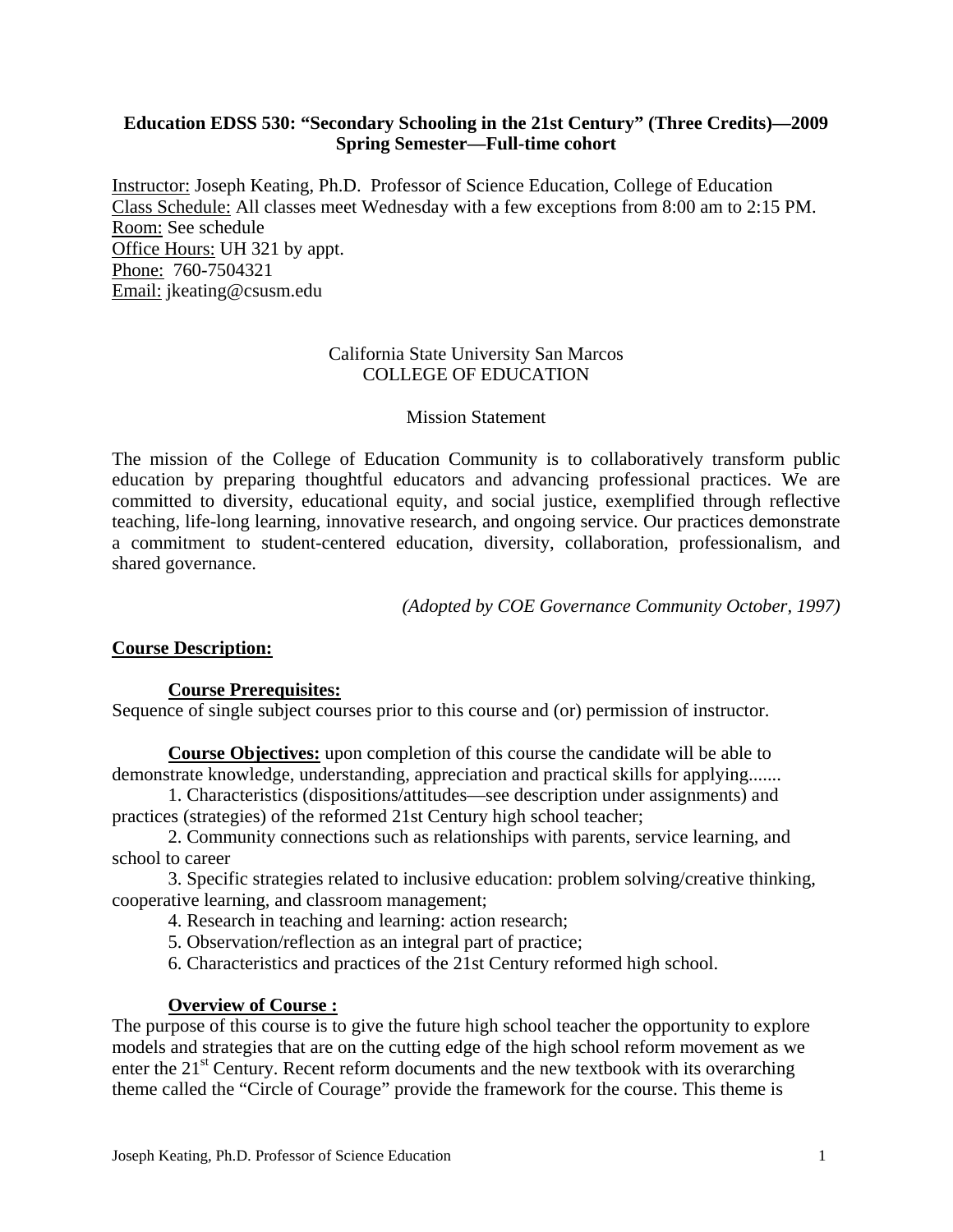explored using the basic tenet that good teachers and teaching result from the intersection of three key components strong content knowledge, pedagogical skills and appropriate teacher dispositions (attitudes). The intersection of these three components is explored through course topics that integrate theory, research and applications to school field experiences. Assignments connected to these are aimed at linking theory to practice. Consequently, one of the requirements imbedded in these assignments is the expectation that many of them will be completed through exploration at the school sites. As a result of being a active participant in this course and its themes you should expect an increased expertise in the following areas of leadership in school reform: knowledge of teacher attitudes/ dispositions, applying action research, applying community /service learning/parental involvement, integration of cooperative learning, applying problem solving, effective use of classroom management techniques and beginning processes of curriculum planning.

#### Required Texts:

*Teaching in Secondary Schools (2005).* 

*Baldwin, Keating and Bachman.* Pearson/Prentice Hall. (**Note: should already be purchased for previous courses)** 

**Rethinking High School—Best Practice in Teaching, Learning, and Leadership** *(*2001) Daniels, Bizar and Zemelman. Heinemann.

# **Additional Readings: recommended but not required**

 (1994). *Second To None: A Vision of the New California High School* (California Task Force)

*The Good High School--Portraits of Character and Culture (Harper)* Sarah Lawrence Lightfoot (1983).

*Classroom Instruction that Works.Research Based Strategy for Increasing Student Achievement (2001)* Marzano, Pickering and Polluck. American Association for Curriculum Development.

# **Summary of Assignment Completion expectations**:

- • **Grade Sheet:** Specific details of each assignment are included below as well as in the text and will be given in class at the appropriate time: a grading sheet will be used to keep track of these
- • **Graduate Level Professionalism:** Expectations are that are assignments will be professionally done (i.e. typed when recommended and at the highest quality level representative of graduate work)
- **Referencing Sources:** Citations should always be used when utilizing information from another source
- • **Punctuality and attendance** is essential in that many ideas presented cannot be replicated via alternatives such readings, student notes or videotape etc. Consequently, any missed assignments and classes will be excused only for extenuating circumstances. Any assignments that could be made up from missed days due to extenuating circumstances (not all could since they are group and interactive) will only count a maximum of  $1/2$  the possible value since discussion/reflection of these assignments in class is an essential part of the assignment and process. Two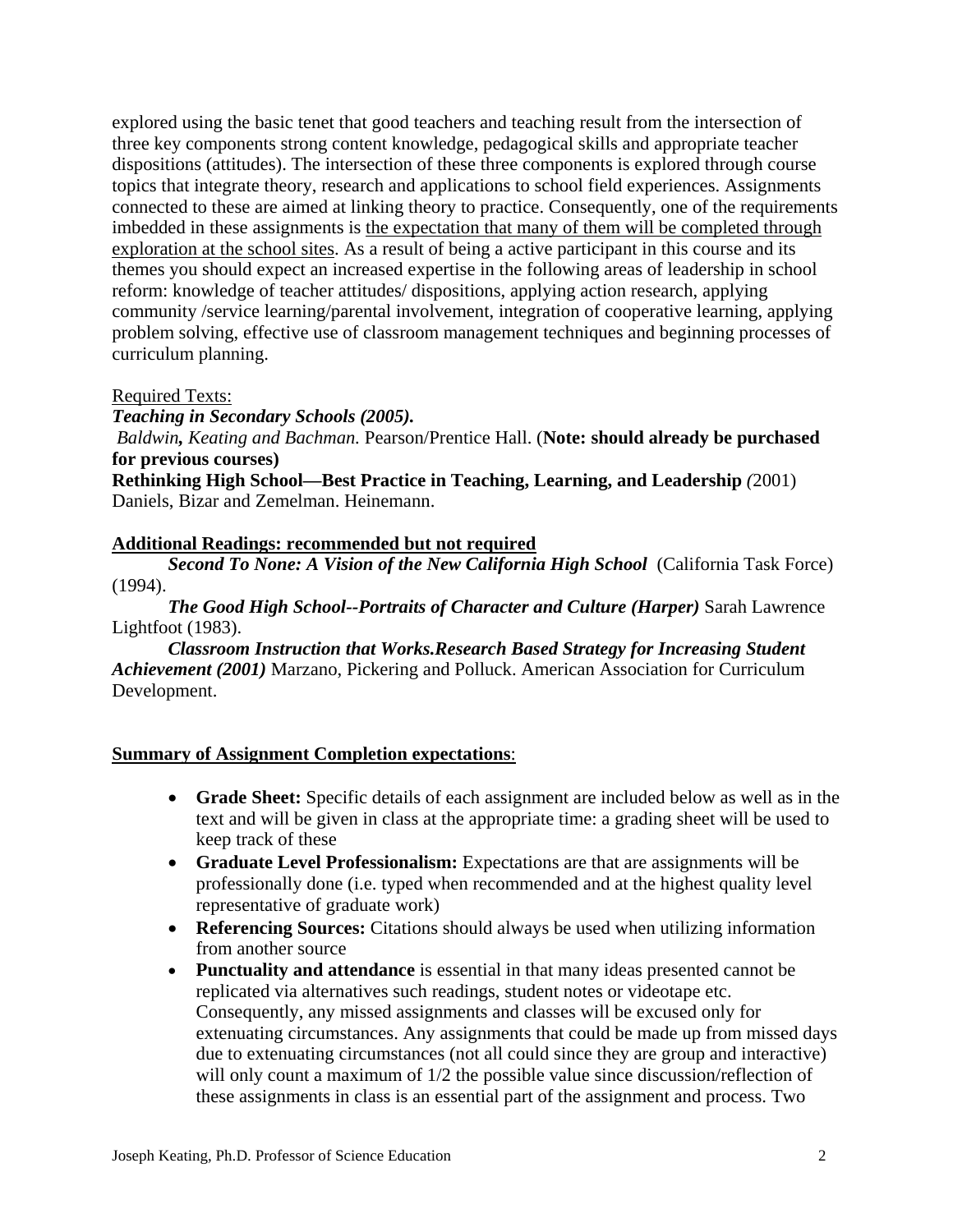missed classes (=one full day) or equivalent can result in one letter grade lower and three missed classes with two letter grades lower. Late arrivals with also are penalized at the discretion of the instructor. More absences than this will result in non-passing of the course.

#### **Authorization to Teach English Learners**

This credential program has been specifically designed to prepare teachers for the diversity of languages often encountered in California public school classrooms. The authorization to teach English learners is met through the infusion of content and experiences within the credential program, as well as additional coursework. Students successfully completing this program receive a credential with authorization to teach English learners. *(Approved by CCTC in SB 2042 Program Standards, August 02)* 

# **STUDENT LEARNING OUTCOMES**

### **Teacher Performance Expectation (TPE) Competencies**

The course objectives, assignments, and assessments have been aligned with the CTC standards for the Single Subject Credential. This course is designed to help teachers seeking a California teaching credential to develop the skills, knowledge, and attitudes necessary to assist schools and district in implementing effective programs for all students. The successful candidate will be able to merge theory and practice in order to realize a comprehensive and extensive educational program for all students. More specifically, this course is designed to help teachers seeking the Single Subject Credential to develop the skills, knowledge, and attitudes necessary to assist schools and district in implementing an effective program for all students. The successful candidate must be able to demonstrate their understanding and ability to apply each of the TPE's that merge theory to practice in order to realize a comprehensive and extensive educational program to meet the needs of all students. Failure to meet a minimum competence in any of the TPE's by the completion of the program will prevent the acquisition of the Single Subject Credential. The following TPE's are addressed and evaluated directly or indirectly in this course:

Primary Emphasis (these will be assessed/reflected on as a culminating assignment in this course on Taskstream: see assignment descriptions for specifics)

TPE 8 Learning about students TPE 11 Social Environment

# **How to write a TPE response:**

**Responses to TPE's 8 and 11:** It is important to recognize that the TPEs are threaded throughout the credential program, as a whole, and are addressed multiple times in each course. Even though we are referencing and seeking to understand many TPEs in this course, you are specifically responsible for writing a response for TPE 8 and 11 in the Task Stream Electronic Portfolio.

Each assigned response will relate to course assignments, discussions, and/or readings that provide a deeper understanding of the specified TPE. As you write, the goal is to describe your learning as it relates to the TPE, to analyze artifacts (assignments) and explain how they are evidence of your learning, and to reflect on the significance of your learning (the "so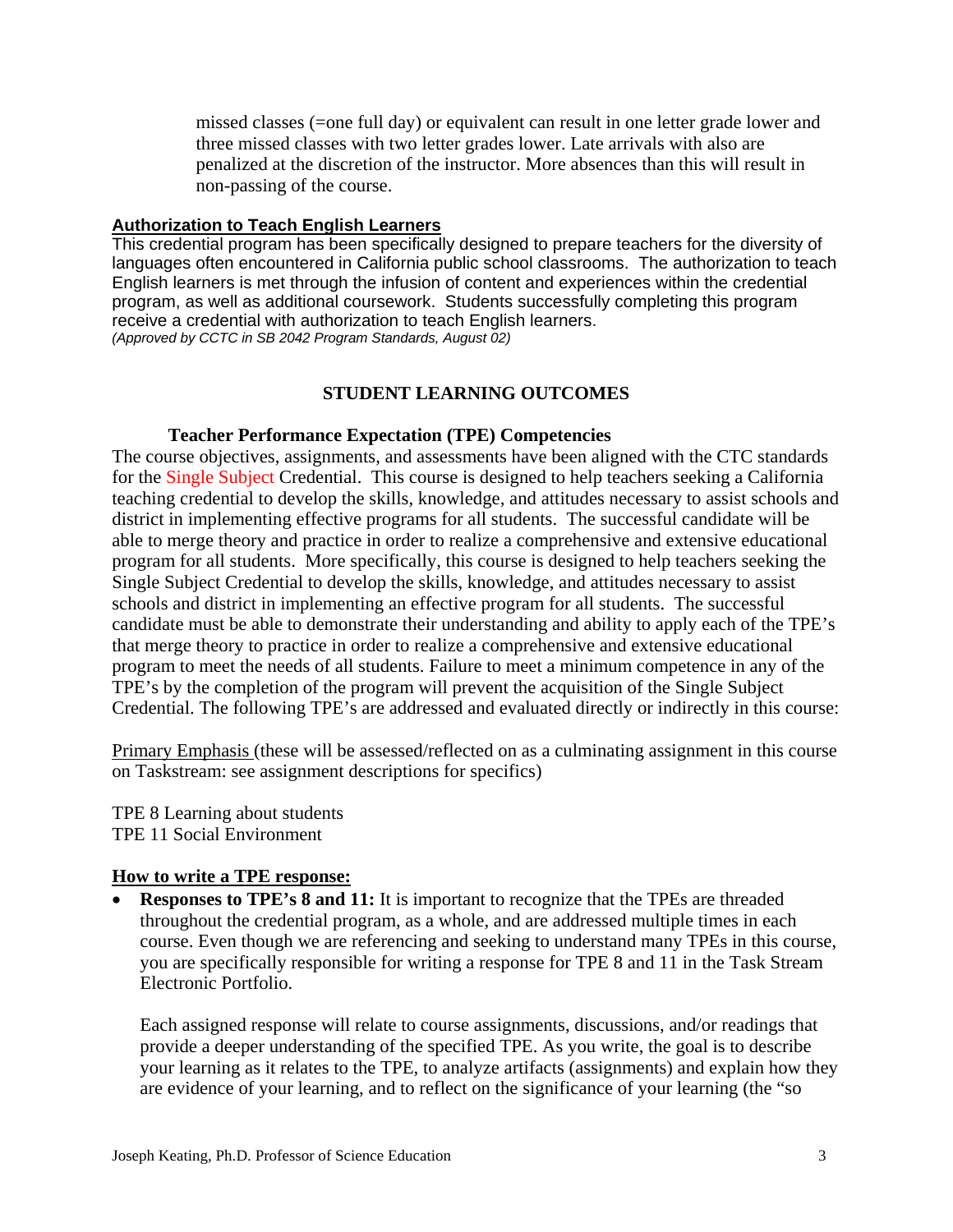what") and where you need to go next related to the TPE. A four-paragraph structure will help you develop your response:

- $\bullet$  1<sup>st</sup> paragraph: Introduction to your response that uses the words of the TPE. DO NOT restate the TPE; instead, introduce your reader to the focus of your response as it relates to the TPE. This is basically an extended thesis statement related to the TPE.
- $2<sup>nd</sup>$  paragraph: Explain how one attached artifact is evidence of your learning related to the TPE. The key here is "evidence." How does this artifact prove that you have learned something specific related to this TPE?
- $\bullet$  3<sup>rd</sup> paragraph: Explain how another attached artifact is evidence of your learning related to the TPE.
- $\bullet$  4<sup>th</sup> paragraph: Reflect upon and summarize the significance of your learning overall (connected to the TPE) and explain what you still need to learn related to this TPE. This addresses the "so what?" of your learning.

Please be succinct in your writing; more is NOT better. State your ideas clearly and keep them grounded in the evidence of your learning as represented by your artifacts. When you submit each TPE response, you will receive feedback from the instructor that asks for revision or says that you are done. You will not get full credit for this assignment if you are asked to revise and you do not. Please continue to check your TaskStream portfolio until the instructor says you are done with each TPE response for the course. More details about using TaskStream will be given in class and can be found on WebCT.

# **COE Attendance Policy**

Due to the dynamic and interactive nature of courses in the College of Education, all students are expected to attend all classes and participate actively. At a minimum, students must attend more then 80% of class time, or s/he **may not receive a passing grade** for the course at the discretion of the instructor. Individual instructors may adopt more stringent attendance requirements. Should the student have extenuating circumstances, s/he should contact the instructor as soon as possible.

**<u>Students with Disabilities Requiring Reasonable Accommodations.</u> Students are** approved for services through the Disabled Student Services Office (DSS). This office is located in Craven hall 5205, and can be contacted by phone at (760) 750-4905, or TTY (760) 750-4909. Students authorized by DSS to receive reasonable accommodations should meet with their instructor during office hours or, for confidentiality, in a more private setting.

# **CSUSM Academic Honesty Policy**

"Students will be expected to adhere to standards of academic honesty and integrity, as outlined in the Student Academic Honesty Policy. All written work and oral presentation assignments must be original work. All ideas/materials that are borrowed from other sources must have appropriate references to the original sources. Any quoted material should give credit to the source and be punctuated with quotation marks.

Students are responsible for honest completion of their work including examinations. There will be no tolerance for infractions. If you believe there has been an infraction by someone in the class, please bring it to the instructor's attention. The instructor reserves the right to discipline any student for academic dishonesty in accordance with the general rules and regulations of the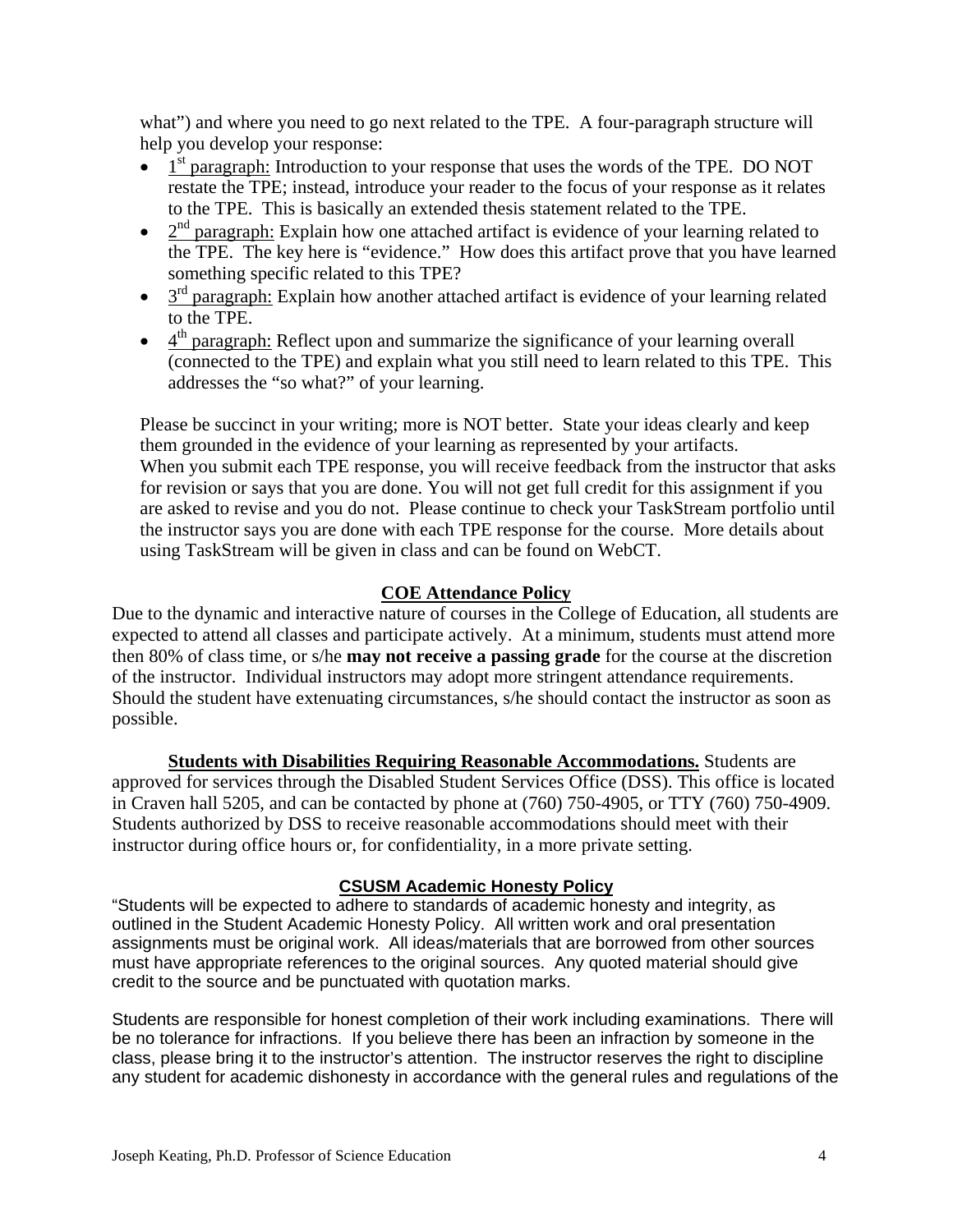university. Disciplinary action may include the lowering of grades and/or the assignment of a failing grade for an exam, assignment, or the class as a whole."

Incidents of Academic Dishonesty will be reported to the Dean of Students. Sanctions at the University level may include suspension or expulsion from the University.

#### **Plagiarism:**

As an educator, it is expected that each student will do his/her own work, and contribute equally to group projects and processes. Plagiarism or cheating is unacceptable under any circumstances. If you are in doubt about whether your work is paraphrased or plagiarized see the Plagiarism Prevention for Students website http://library.csusm.edu/plagiarism/index.html. If there are questions about academic honesty, please consult the University catalog.

# **All University Writing Requirement**

This course will require a number of written assignments both formal and informal to model two aspects of written assessment (formative and summative). These include for quickwrites, reading logs, final individual and group reports . This will more than satisfy the minimum university requirement of 2500 words per course.

### **Course Topic/Activity Schedule/Calendar and Related Assignments:**

### **Week #1 Class #1-2 (Monday January 26)** Topics/Activities:

Orientation:

1) Graphic Organizer overview of the course (Six strands of Reform from Second to None)

2) Introduction to Cooperative Learning through Communication Skills Games #1 (Verbal/Non-Verbal Communication: Teaching Language protocols);

3) Introduction to Inquiry/Problem Solving through Problem Solving Skills Game #1 (Gum Drop Towers: Generic Problem Solving Model);

- 4) Syllabus/text/assignments/grade sheet considerations
- 5) Teacher Dispositions (revisit)
- 6) Directorships (revisit)

# **Assignments due for next class (Monday Feb 2: Class #3-4):**

- 1) Assignment #9: Rethinking High Schools: Start Reading introduction and graduation, (Ch 1 and Ch 13 respectively) and the chapter you are assigned to Jigsaw from "Rethinking High Schools (Best Practices High School = BPHS)" (two Reading Logs due: i.e. one for the Ch 1 and 13 and one for the jigsawed chapter). Meet with assigned expert group (those who have read the same assigned chapter) prior to class to prepare a 5-7 minute overview presentation and one page handout/summary of that assigned chapter for your classmates.
- 2) Read syllabus: note questions, clarifications
- 3) Read the Forward (Circle of Courage) and Chapter 1 of TSS: Respond with a reading log to this question: What are some ways I could incorporate the ideas of this chapter (action plan) into my own curriculum and teaching strategies: 1) circle of courage; 2) Educational reform ideas; 3) personal philosophy of teaching and 4) teaching dispositions.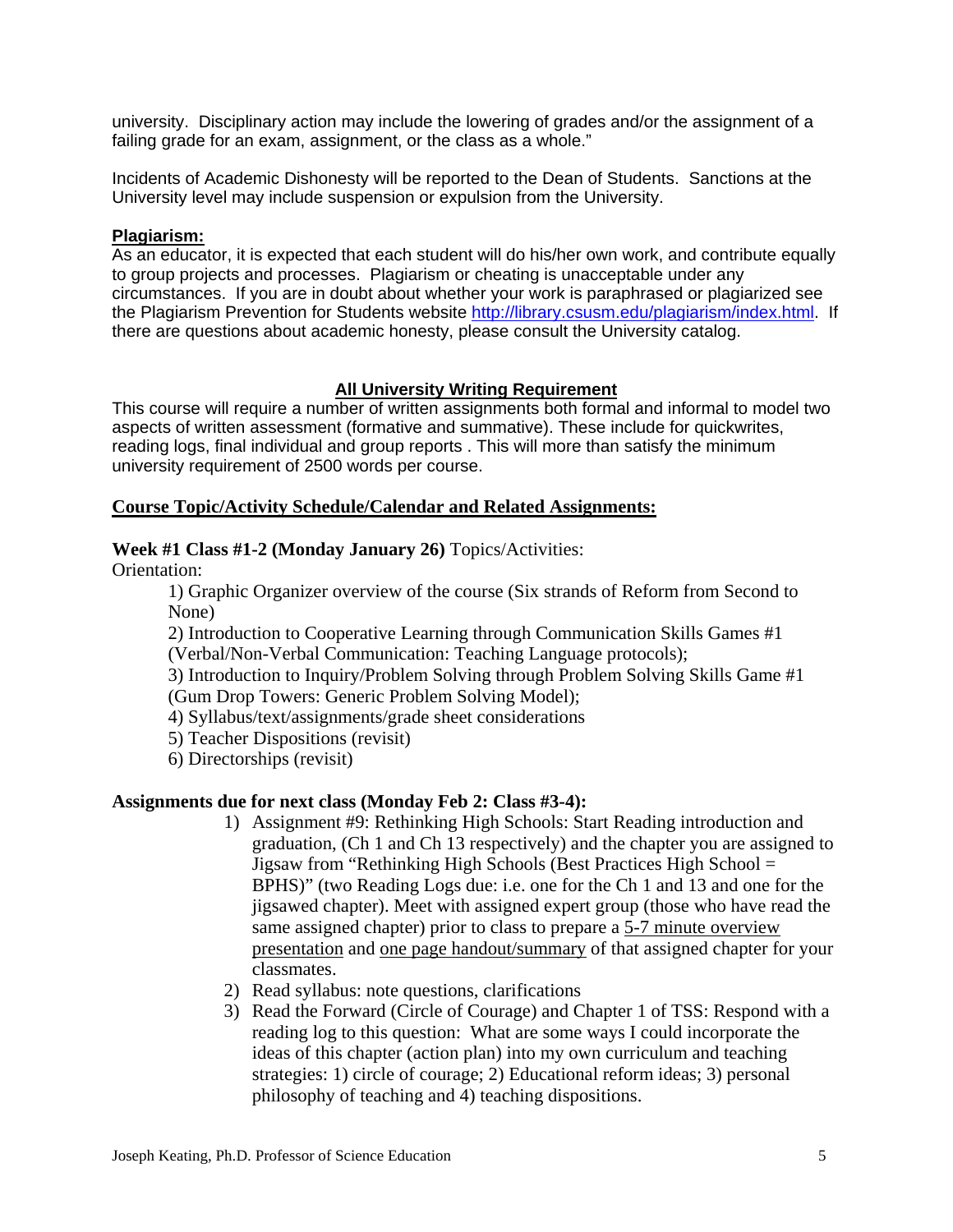# **Week #2 (Monday February 2 Class #3-4):** Topics/ Activities/Review

- 1) Discussion of ideas from Secondary Reform from Forward and Chapter 1 of TSS:" Second to None"/"Breaking Ranks" and "What really Matters" and "Circle of Courage"
- 2) Video "Schools that Work" Part 1 and "Second to None"
- 3) Group presentation" Rethinking High Schools (BPHS)" Jigsaw Activity #9
- 4) Questions on Syllabus/Grade sheet
- 5) Guest Speaker: Small Schools Movement (Michelle Knaier, teacher at Guajome Park Academy)
- 6) Closure/Questions Quick write/ Next time

# **Assignments due next time (February 9:**

- **1)** Read in TSS: Chapter 6 Cooperative Learning (reading log)
- **2)** Read Ch 3 pp 71-77 in TSS on Action Research (reading log)

# **Week #3 (Monday February 9: Class #5-6)**

- 1) Introduction to the teacher as a researcher (action research): "Group Ethnographic Study" (see assignment # 4): presentation/paper due: Week # 6
- 2) Discussion of reading logs from Ch 3 on Action research
- 3) Cooperative Learning Communication Skills Game #2 Epstein's Five Stage Rocket (cooperative learning social protocols)
- 4) Discussion/questions from Chapter 6 in TSS ( introduce top ten strategies for effective implementation and increasing achievement through Cooperative Learning). By subject matter teams in class: Plan a short lesson that incorporates many of these top ten cooperative-learning strategies.
- 5) Video "Schools that work" Part 2
- 6) Planning time for Ethnographic Study group presentation
- 7) Closure/Questions/Quickwrite/ Next time

# **Assignments due next time (February 16):**

- 1) In TSS Read Ch 4 pp.86-99 (Introduction to divergent questioning techniques and the Inquiry Problem Solving Model). Respond to this prompt: Outline a specific lesson that incorporates problem solving/critical thinking in your subject area that connects to the standards and includes an: 1) activity; 2) timeline; 3) plan to integrate cooperative learning; 4) formative and summative assessment (s)
- 2) Plan a half day school site visit for your team ethnographic study

# **Week #4 (Monday February 16 # 7-8)**

**1)** Inquiry / Problem Solving/ Model to Solve Problems Example #2 Superlinks 2) Integrating Problem Solving into a Discipline area: In subject matter groups discuss the lesson you personally have prepared and select one from your team to enhance and present to the whole class. This 5-7 minute presentation should include as a minimum: an overview/description of the logistics of an activity/lesson plan that integrates using both strategies of problem solving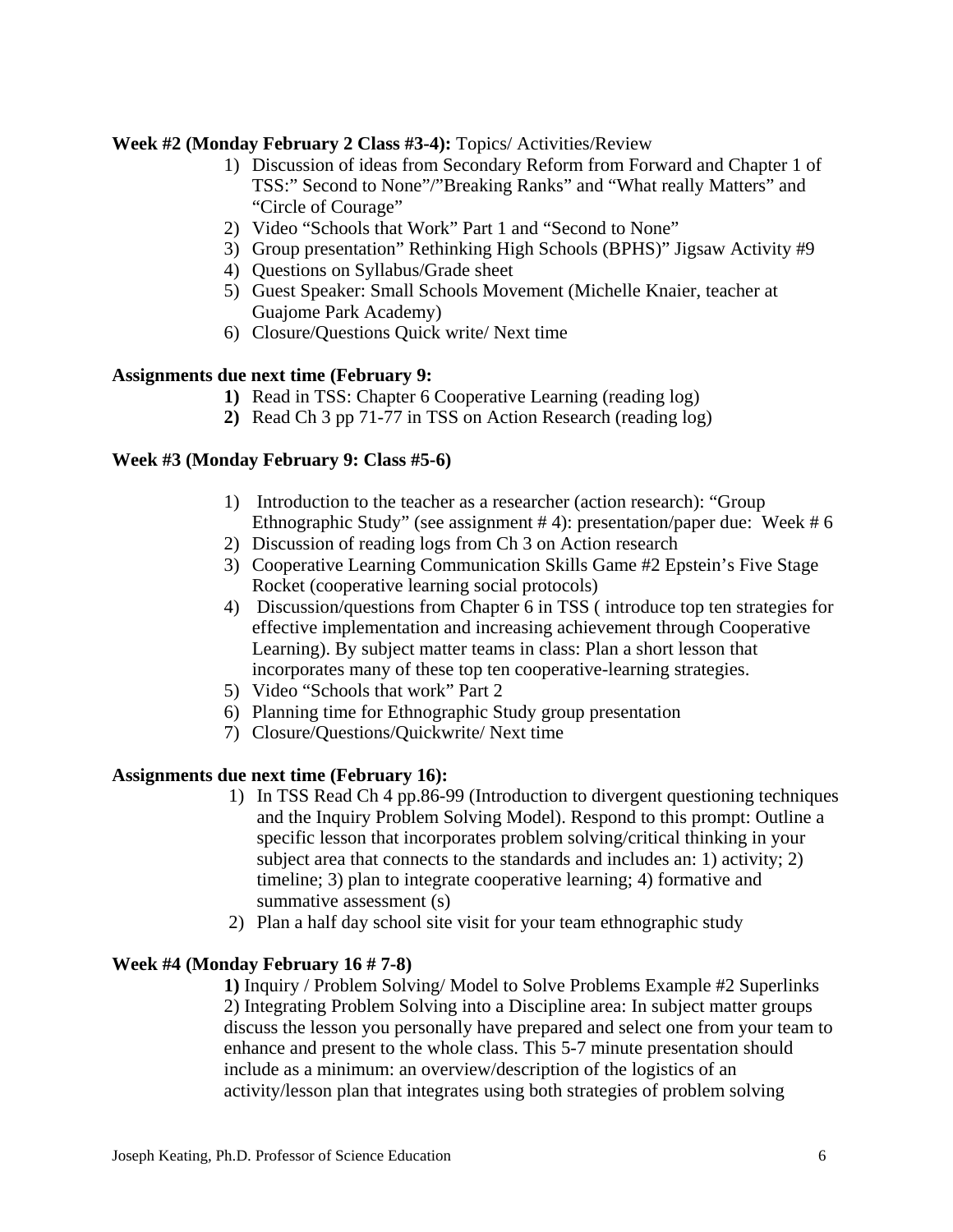(inquiry) and cooperative learning that you could apply within your own discipline. The lesson idea should include an objective/standard(s), activity, logistics, and assessment. Assignment #11 3) Guest Speaker: "Integrating Inquiry and Problem solving into the classroom" (Traves O'Neil, Vista High School) 4) Closure/Questions/Quick write 5) Off campus School site visit for Ethnography study (12:00 am-?)

### **Assignments due next time (February 23):**

 involvement with parents? 1) Read Ch 10 in TSS on incorporating community resources (reading log): 1) How could you integrate the ideas from this chapter involving using service learning/internships to connect your discipline to the community; 2) What involvement did you see with parents during beginning ST? 3) What suggestions do you have to improve on both the extent and richness of this

#### **Week #5 (Monday February 23 #9-10) Topics/Activities/Review**

- 1) Service Learning Project Overview/ explanation Assignment #6 Due: Week # 8 (note this assignment is integrated with the course on Interdisciplinary Curriculum)
- 2) Video: "Schools that work" Part 3
- 3) In class time to meet/plan and prepare for Assignment #8 (Borich Observational Study) and Assignment # 6 Service-Learning/Action Research
- 4) Guest Speakers: Applying Service Learning and Action Research into the Classroom (Tom Straithairn, San Marcos High School)
- 5) Closure/Questions/Quick write

#### **Assignments due next time (March 2):**

**1)** Complete final paper and prepare for 10 minute Ethnographic Study presentation

2) Read in TSS Ch 9 Classroom Management (Reading log): Respond to this prompt: What major problems or issues did you have related to CM during beginning Student teaching? How did you respond to them? What ideas from the Compassionate Discipline Model would you like to try during advanced student teaching?

### **Week #6 (Monday March 2 #11-12)**: Topics/Activities/Review

- 1) Ethnography presentation and written report (10 minutes max.)
- 2) Cooperative Learning Communication Skills Game #3 (Leader of the Pack):
- 3) Summary/ Review/Questions on Cooperative Learning
- 4)) Introduction to Classroom Management Discussion of Ch 9 Part 1:
	- a) Overview of models
	- b) Compassionate discipline model (Level 1-3)
- 5) Closure/Questions/Quick write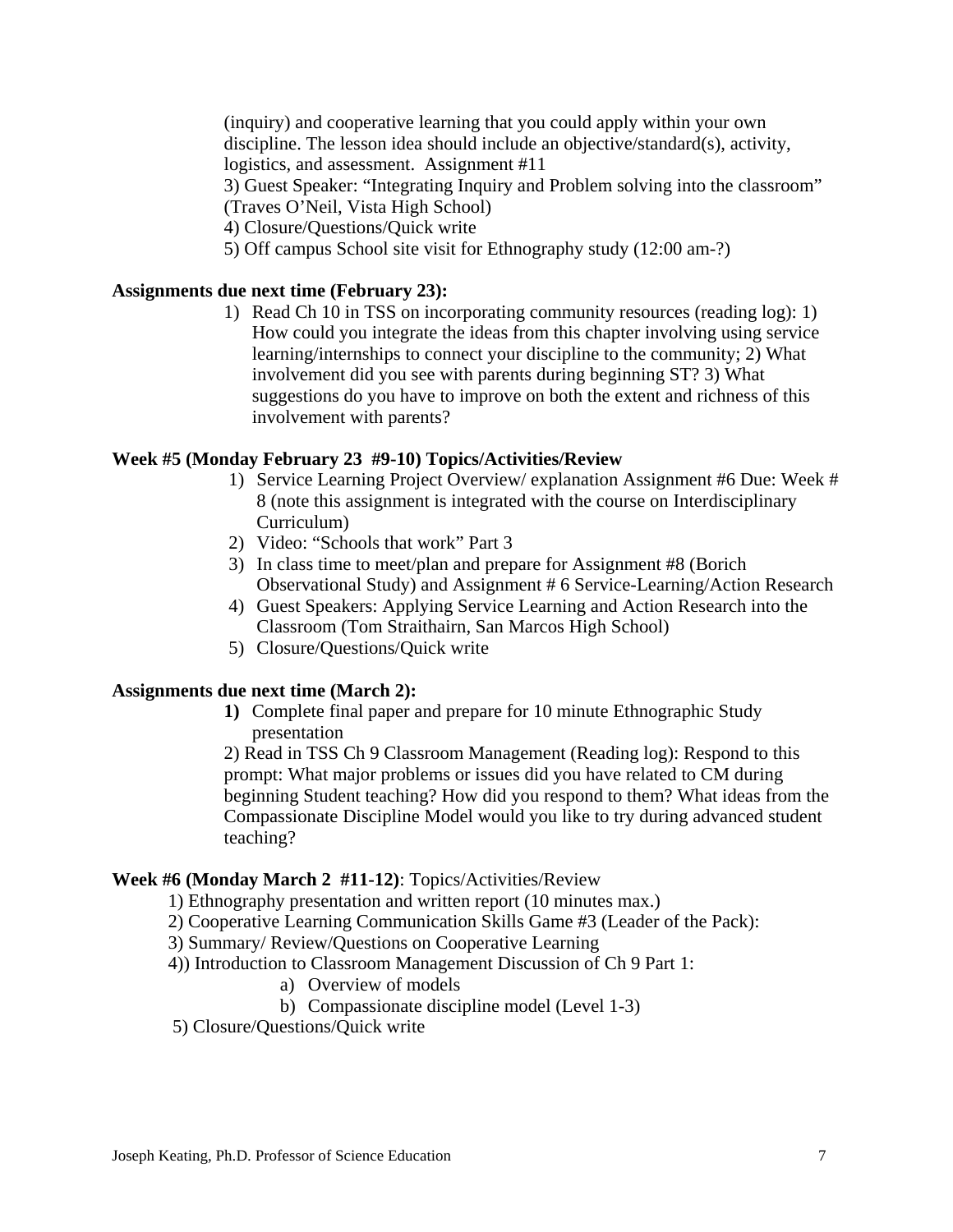### **Assignments due next time (March 9):**

- **1)** Prepare in a small group a brief role-playing scenario for one of the classroom management issues from Ch 9. This should be 1-3 long.
- **2)** Do a one period formal observation in your subject area regarding Classroom Management strategies. Identify what you consider effective and ineffective strategies for CM and suggestions for improvement.

# **Week #7 (Monday March 9 #13-14)** Topics/Activities/Review

1) Meet in subject matter teams to discuss outcomes of your individual observation on CM. Prepare a short overview/summary of findings based on the overall findings of your group.

3) Student teams are assigned present simulations of common discipline problems per text. Ch 9 (in class)

4) Classroom Management: Ch 9 Part 2—Bullying and other severe discipline issues (Levels 4-5)

5) Applying the Compassionate Discipline Model: (Jill Botelho and Ellyn Herr, secondary teachers)

6) Closure/Questions/Quick write

# **Assignments due next time (Tuesday March 10):**

- 1) Group presentation and written report of Assignment #6 Service-learning/ action research project proposal (10 min. per site)
- 2) Final Exam (revisit original graphic organizer)

# **Week #8 (Tuesday March 10)** Topics/Activities/Review

**1)**) Group presentation and written report on service-learning/ action research project proposal (10 min. per subject area)

2) Final grade sheet completion

3) Instructor evaluations

4) Course final exam (Assignment #12)

# **Brief Synopsis of each assignment:**

# **#1 Teacher Dispositions (formative evaluating will be discussed in class):**

A variety of practitioner and university research suggests the importance of linking affective objectives (feelings, attitudes, values, and social behaviors) to all cognitive objectives (mental operations, content knowledge) in all subject areas (Roberts and Kellough, 2000). Krathwohl, Bloom and Masia (1964) developed a useful taxonomy for teachers to use in defining and implementing affective objectives. These student behaviors are hierarchical from least internalized to most internalized: 1) receiving; 2) responding; 3) valuing; 4) organizing; 5) internalizing and acting. There is a correlation between students' academic success and the degree to which teachers incorporate these affective objectives (Roberts and Kellough, 2000; Baldwin, Keating and Bachman, 2003).

In order for teachers to facilitate and integrate these affective expectations into their own teaching, it is essential that they demonstrate corresponding personal attributes (characteristics, qualities) in their own learning. In light of this, it is critical for pre-service teachers to be given an overall dispositional model (a range of these personal attributes) that can be used by them, as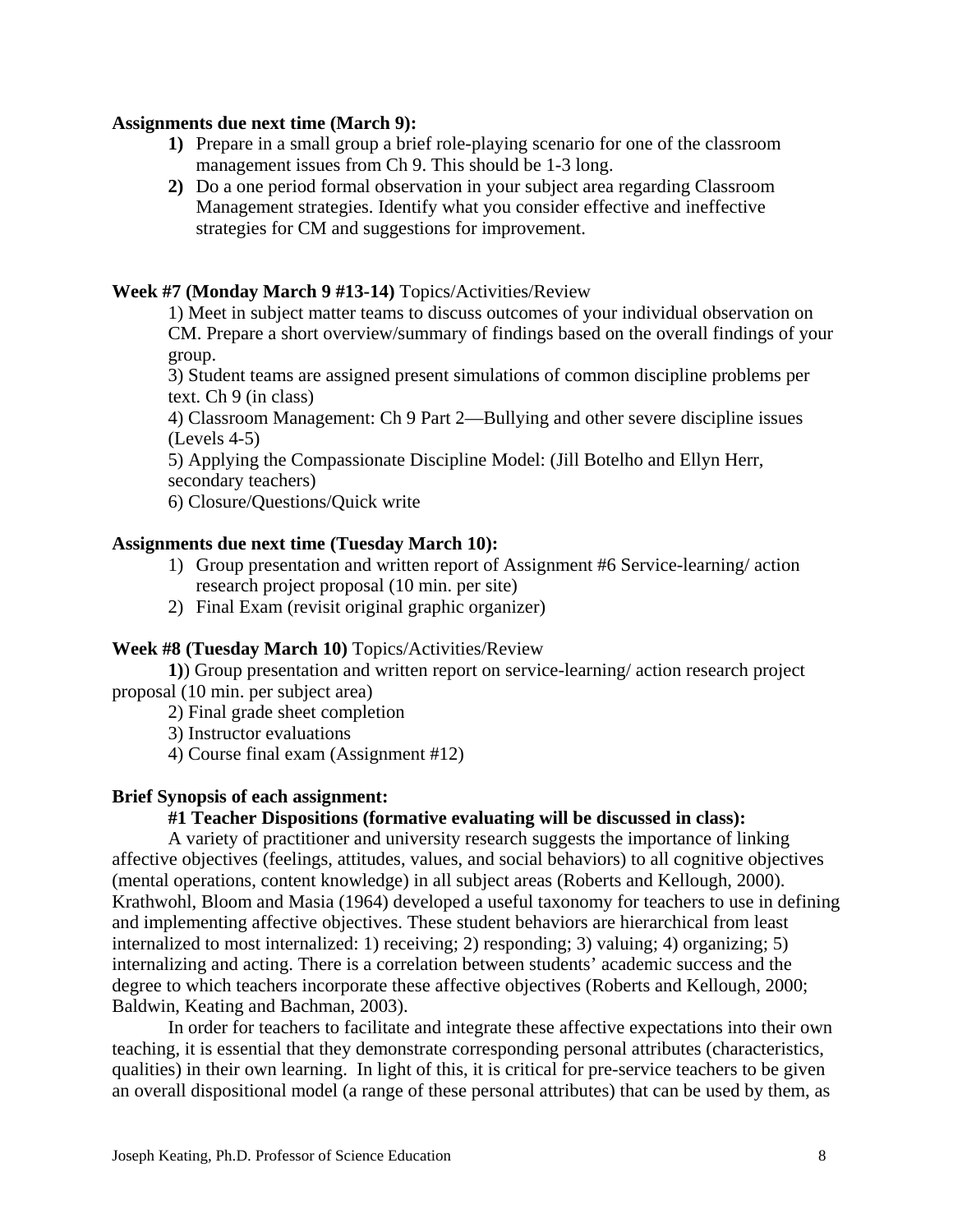future teachers, and that illustrates the importance of and encourages the practice of these attributes. This dispositional model generally reflects the high expectations of quality teaching such as enthusiasm, positive attitudes, positive interactions and supportive interpersonal relationships within the teaching environment. In summary, there is a general consensus within the educational community that these attributes are considered highly desirable professional qualities in teachers (with an obvious range of individual manifestations) that will assist in promoting successful teaching and learning outcomes (Stone, 2002; McEwan, 2002; Dewey, 1910**).** 

### **Scoring Criteria**

Each of these seven attributes will be scored on a 4-point rubric and then averaged (to be 10% of the course grade). Demonstrated improvement for an individual in any area will be used as a strong consideration in the scoring of these attributes. Peer input and intermediate conferences will assist in formative assessments.

4 = Exceeds **expectations:** Student has demonstrated an especially high level of functioning with respect to this attribute (no sub par examples)

3 = Meets **expectations:** Student has demonstrated an acceptable level of functioning with Respect to this attribute (some qualities may be high while others are more limited; while there is room for continued growth, this student is generally solid; no concerns exist) 2 = **below expectations**: Student has demonstrated inconsistent levels of functioning with respect to this attribute; the student is on his/her way to meeting expectations, but needs time or a conscientious focus on this attribute in order to do so (numerous limitations or examples noted) 1 = well **below expectations**: Student has demonstrated a low level of functioning with respect to this attribute (serious overall limitations noted in this area)

### **Generally Accepted Attributes of Highly Effective Teachers (As seen in pre-service programs)**

(Roberts and Kellough, 2000; Stone, 2002; McEwan, 2002; Baldwin, Keating and Bachman, 2003; Johnson and Johnson, 1994; COE Mission Statement, 1997)

The following will be used as a guideline to assess the level of attainment (and progress) in demonstrating these attributes.

- 1) **General classroom attendance, promptness, and participation:** is on time, respects time boundaries (breaks, etc.), regularly attends class, and actively participates.
- 2) **Attention to classroom discussion protocols** (per Epstein's Five Stage Rocket)**:**  respects time limitations, recognizes and respects the perspectives of fellow classmates, gives wait time, listens actively, uses non-interruptive skills, mediates disagreements by working to understand others' perspectives and finding common ground, genuinely encourages all to participate.
- 3) **Social and cooperative skills (as illustrated in cooperative projects)**: assumes responsibility of one's roles, is open to consensus and mediation, effectively communicates ideas, attends group meetings, is dependable, respects others' ideas,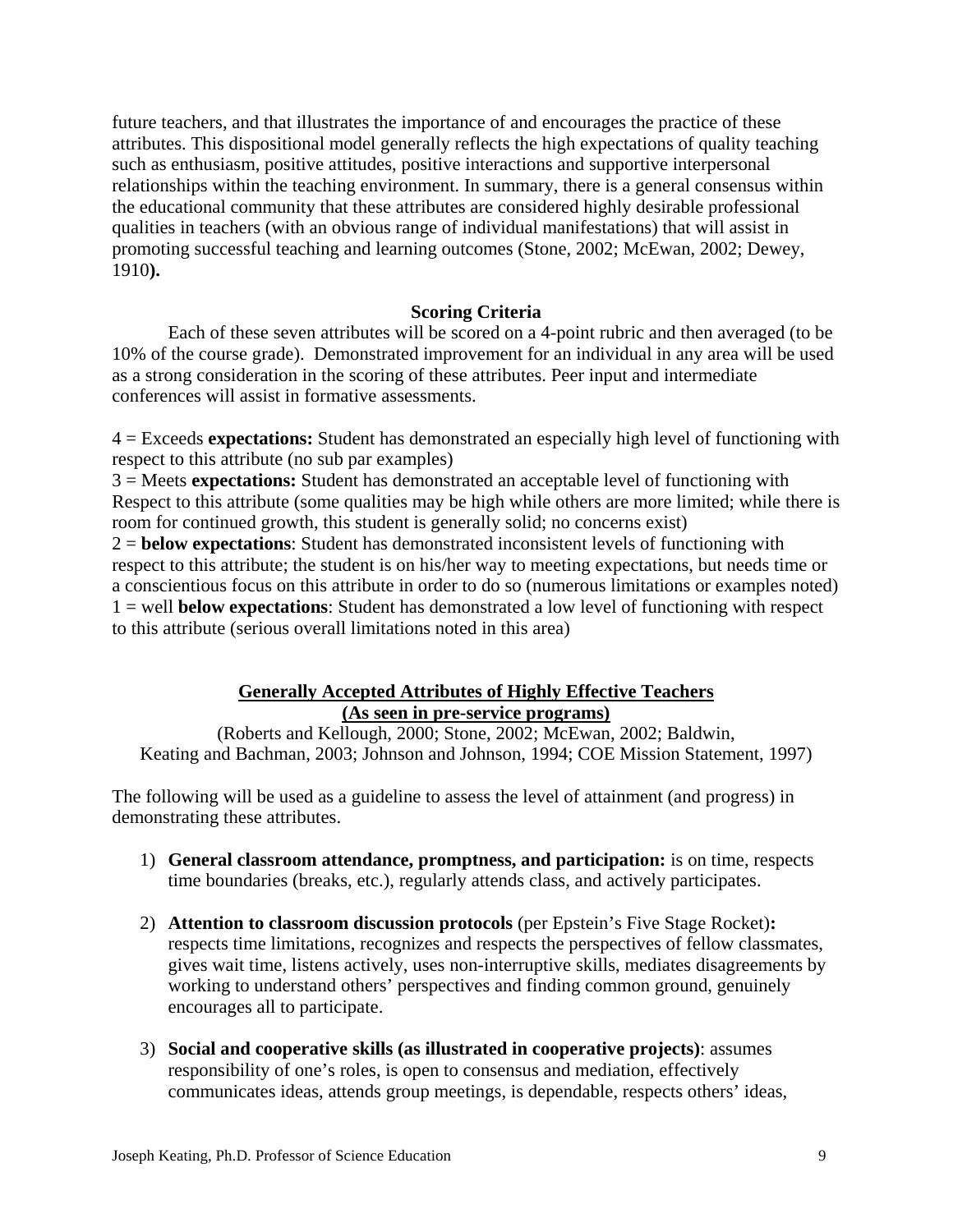expects quality work from self and colleagues, manages time effectively, uses organizational skills and leadership skills, is assertive but not aggressive, uses reflection as a means of evaluation, motivates and offers positive reinforcement to others.

- 4) **Attention to assignments:** meets time deadlines, produces quality products, responds cooperatively to constructive criticism, uses rubrics or other stipulated criteria to shape an assignment, prioritizes tasks and performs/supervises several tasks at once.
- 5) **General classroom demeanor:** is professional, creative, kind, sensitive, respectful, has a sense of humor, is supportive of fellow classmates and instructors; recognizes others' perspectives as valid and works to include all "voices" in the classroom; is aware of and responsive to issues and behaviors that might marginalize colleagues in the classroom.
- 6) **Flexibility:** is responsive when reasonable adjustments to the syllabus, curriculum, schedule, and school site assignments become necessary (common to the educational arena); can work through frustrations by problem-solving with others and not letting emotional responses dominate or impair thinking; "bounces" back easily; can work calmly under stress.
- 7) **Openness to and enthusiasm for learning:** can engage with a variety of educational ideas with an open mind and a sense of exploration; demonstrates passion for and metacognition of learning across the curriculum and within discipline areas; takes advantage of learning opportunities and seeks out additional opportunities for learning.

**#2 Problem Solving (Competitive/Non-competitive Model):** the value of problem solving is demonstrated and discussed through two open ended problems completed in class: Gum Drop Towers and Superlinks. These will model the competitive-non-competitive model that can be effectively applied to a high school classroom. In addition, this will be linked to a later reading assignment (In TSS, Keating, Baldwin and Bachman on Inquiry Bases learning), which will ask the student teams to design their own example of a problem solving assignment within ones discipline. Description/ details will be provided in class.

**#3 Cooperative Learning Simulation Games:** Three classroom simulation games will be demonstrated and completed in class that will assist in developing those skills and protocols essential to working effectively in a cooperative team both as a participant during this program and with one's own students. These are called: Epstein's Five Stage Rocket, Verbal –Non-Verbal Communication and Leader of the Pack. Description/ details will be provided in class.

**#4 School Ethnographic Study Presentation:** Students will select a school site and as a team design a plan to visit the site in order to collect data and information from a variety of sources that might include: interviews, observations, documents, surveys, video/still photography etc. Using this information they will present a cohesive ethnographic overview of that school site for other members of the class. This presentation (both written and oral) has the multiple purpose of: jigsawing information about areas schools and introducing the student to the process and value of ethnographic and (or) action research. Other assignments will build on this foundation of the teacher as researcher model including the Borich Observational Study and the Action Research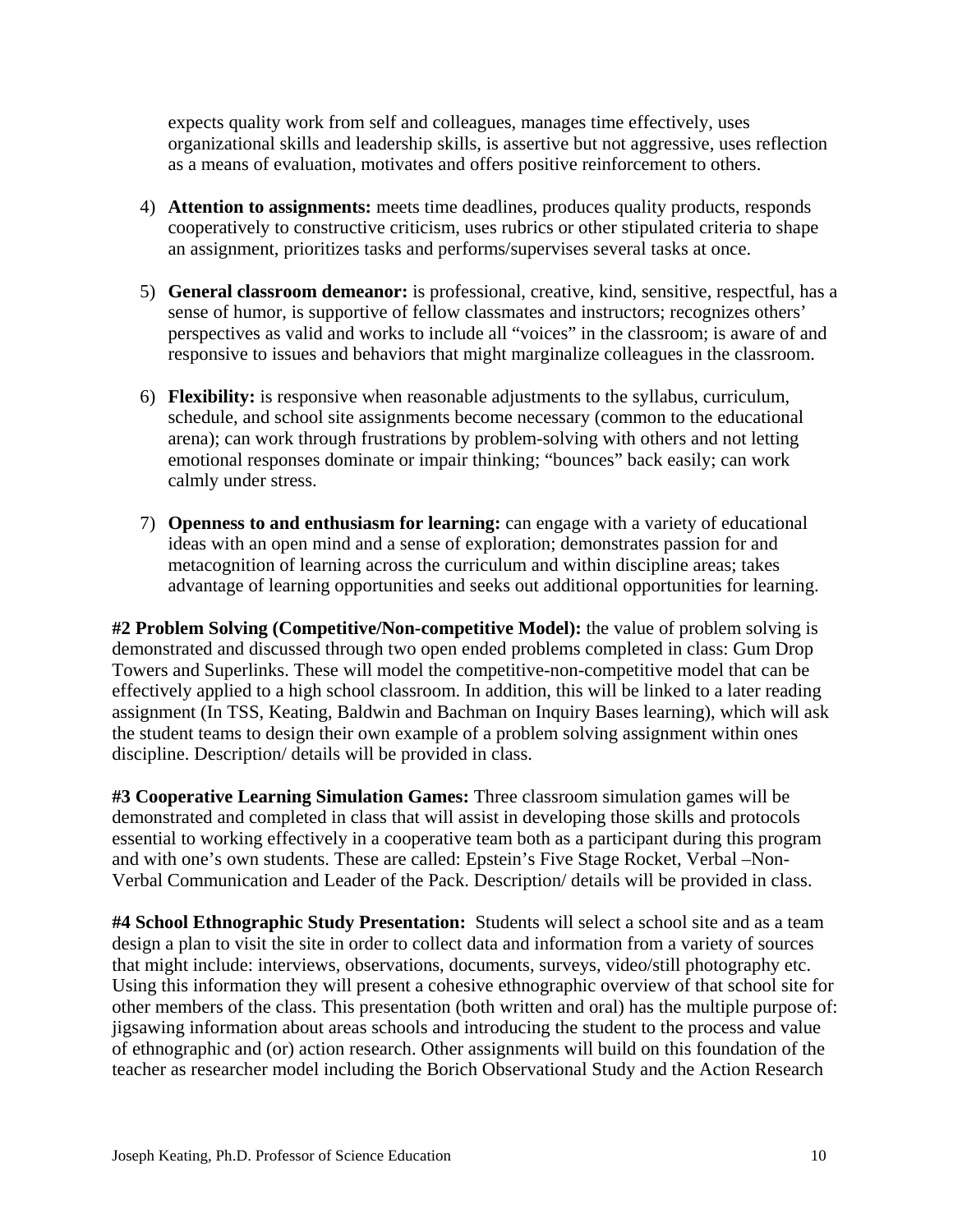curriculum design as part of the Service-learning project. Description/ details will be provided in class.

**#5 Reflective Reading Logs and (or) Prompts:** Students will reflect on a variety of reading assignments and respond with either a written reading log (description details provided in class) or as a response to a prompt associated with that reading (description details provided in class). Rubrics will be used to evaluate student responses to the reading logs and a variety of assessment techniques will be applied to the prompts---besides providing a way to evaluate your work this will model evaluative techniques that can be applied to your own students readings/writings.

# #6 **Service Learning/Action Research Project oral presentation**:

In EDSS 541 students have developed Interdisciplinary Curriculum that focuses on the use of service-learning. The final outcome of this assignment in EDSS 541 will be a group or individual oral presentation and written report that includes a curriculum plan for effectively implementing three critical aspects service learning (curriculum connections and service to the community). An important aspect of any curriculum project is an effective, objective mechanism that would evaluate it (action research proposal). A model for action research was introduced in Assignment #4 Ethnographic Study. Student teams will develop a short oral presentation of a proposal to effectively evaluate the ITU Service-learning curriculum developed in EDSS 541. Description of the details will be provided in class.

**#7 Attendance/Participation:** see Teacher dispositions and attendance expectations: note penalties for excessive absences or tardies.

# **#8 A and B Applying the Compassionate Discipline Model:**

**8A Observation of Classroom Management Skills.** This assignment builds on skills and knowledge in the area of teacher-research (action research) applied and integrated in the School Ethnographic Study (#4) and Service-learning/Action Research Project (#6). In this assignment the student will have the opportunity to do one observation/data collection exploring the classroom management techniques. From a minimum of one observation, the student will list the effective and less effective strategies observed. These individual observations will be discussed in subject matter teams and a summary/overview presented by each subject matter team in class.

**8B Constructing a role playing scenario illustrative of common issues management issues in Secondary Schools.** Teams will construct a short role-playing scenario that demonstrates one of the common CM problems discussed in Ch 9 of TSS. The scenario should identify the problem and pose potential solutions using the ideas from the Compassionate Discipline Model. A short discussion period will follow the presentation of the scenario.

#9 **Jigsaw text by Daniels et al: "Rethinking High Schools (Best Practices)"**: This assignment models the Jigsaw 2 model per Slavin (1995). Students will read the introductory and final chapter plus one assigned (jigsaw). They will meet with others that have read the same (expert group) and make a short oral presentation to the whole class (main group) in order to "teach" and evaluate the understanding of the concepts found in the assigned chapter. The purpose of this assignment is to: 1) model Jigsaw 1 and 2; 2) demonstrate/ model a method of making students responsible for learning and then teaching concepts to fellow students; 3) a model to overview large amounts of information in a relatively short time frame.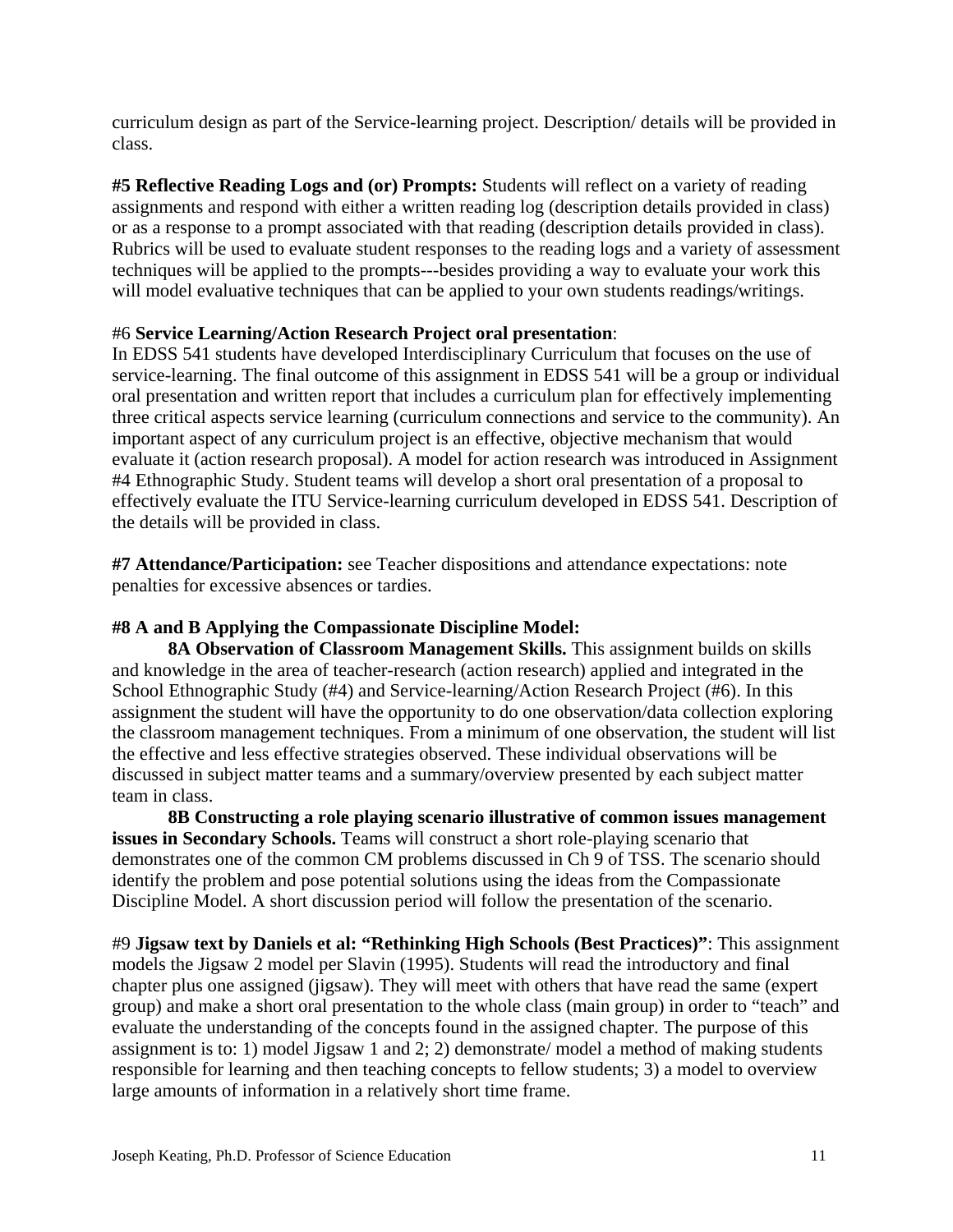**#10 Quickwrites:** An effective authentic evaluation method for the teacher and the student to determine what has and what has not been learned. At the conclusion of some classes students will be asked to write a brief overview of: 1) what they learned in class that day; 2) what questions they need answered; 3) general comments (mechanism to thank teacher or ask for assistance). The instructor can use the student responses to this Quickwrite as a basis to review the last class, answer common questions (in class) or specific questions to the individual student (on the paper).

#11 **Problem Solving/Creative Curriculum:** Students will have practice with two simulations of a problem solving model i.e. Gumdrop towers and Superlinks. Using this as a model they will design and share examples of lesson plans that incorporate elements of open ended problem solving (critical thinking, higher order thinking etc.) in their own subject areas and present them in class.

**# 12 Final Summative Exam of the course:** Using an authentic assessment technique (Graphic Organizer) the students will complete comprehensive understanding of what they learned and can apply from this course.

 accountability. It is directly linked to the teacher dispositional assignment (# 1). **#13 Directorships: (optional extra credit)** Students will select classroom specific roles/responsibilities, assuming the leadership for the year in assisting all members of the cohort in some educational or social function. Specific details and available directorships will be discussed in class. This assignment has multiple purposes all readily transferable to the high school classroom setting that include teaching responsibility, leadership and social

# **Point Values of Assignments (see also grade sheet)**

- **1)** Teacher Dispositional Skills Formative Assessment (Instructor, Student and Peer input) (5 pts.)
- **2)** Problem Solving: (Gum Drop Towers and Superlinks) (10 pts.)
- **3)** Cooperative Learning Simulation Games (three) (15 pts)
- 4) School Ethnographic Study Group Presentation (20 pts.)
- 5) Reflective Reading Logs and Prompts 3pts each (24 pts.)
- 6) Service Learning/Action Research Project oral presentation (10 pts.)
- 7) Attendance/Participation (48 pts.)
- 8) A Classroom Management Research Classroom Assignment (5 pts.)
- 8) B Role-playing common classroom management issue (5pts)
- 9) Jigsaw on "Rethinking High Schools (Best Practices)" (10 pts.)
- 10) Quick writes (5pts.)
- 11) Problem Solving Team Lesson Presentation (10 pts)
- 12) Final Exam (20 pts)
- 13) Directorship (extra credit 5 pts.)

Total  $= 187$  pts. Possible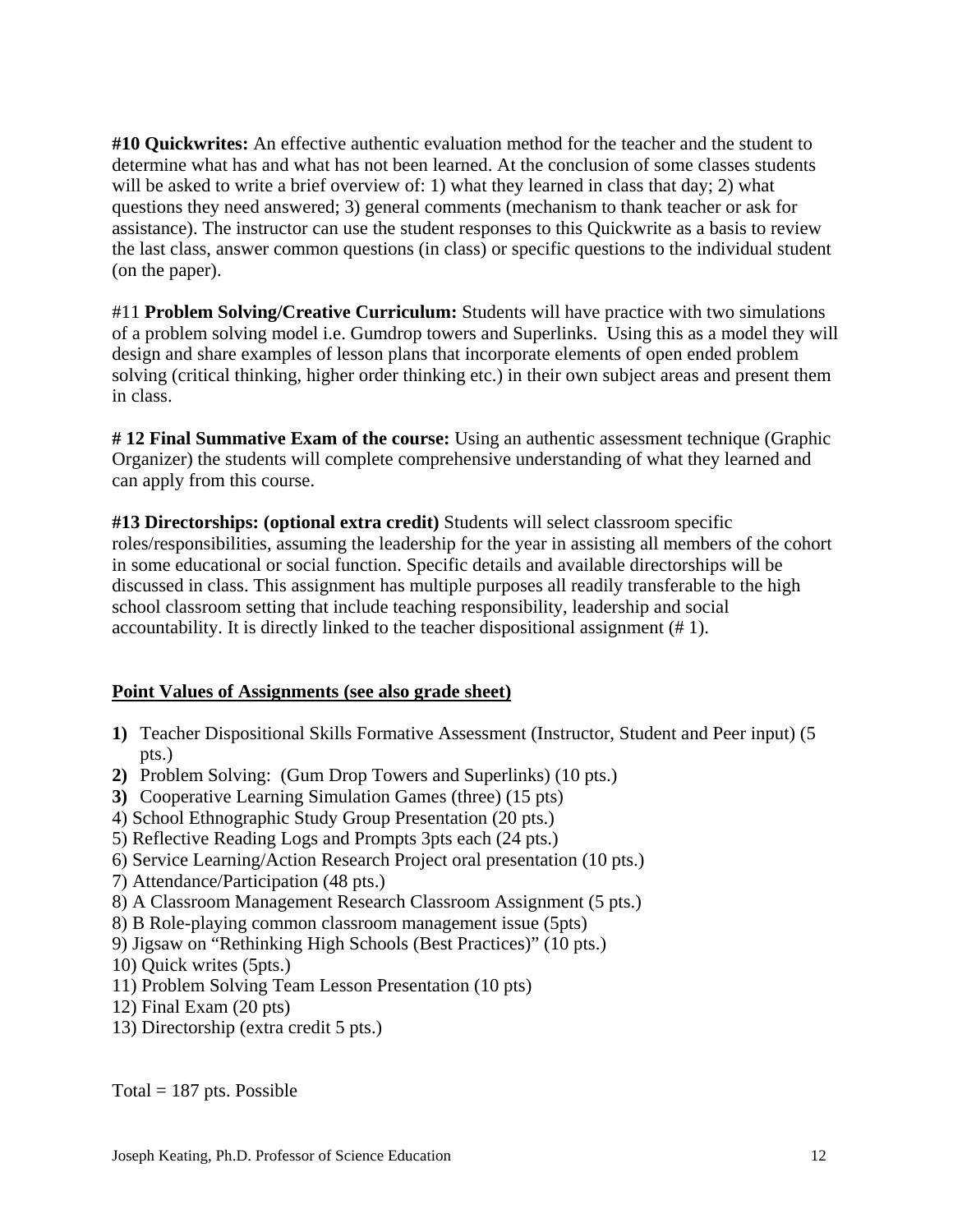# **Grading Scale**

All students must maintain a B average in the credential program and obtain a grade of no lower than C+ in any individual course in order to receive credit for that course. Note attendance policy: excessive absences (non-extenuating circumstances) will result in the following grade reductions:  $(2 =$  one grade lower;  $3 =$  two grades lower; more than  $3 =$  non passage of course)  $A = 90-100 (97-100 A+)$  $B = 80-89(87-89 B+$  $C = 70-79(77-79 C+)$  $D = 60-69$  $F = < 60$